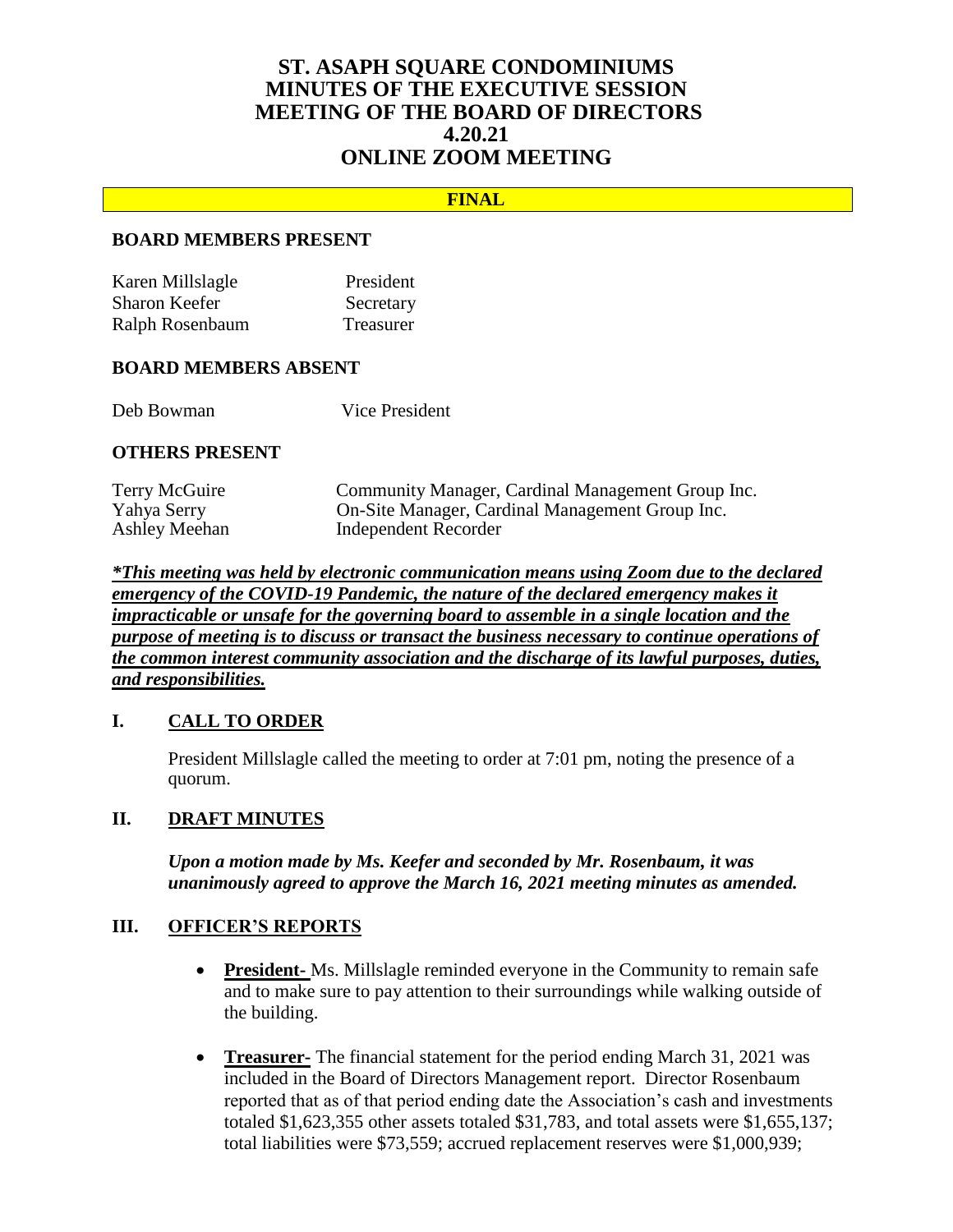St. Asaph Board Meeting April 20, 2021 Page 2

### **FINAL**

reserve elevator funding was (\$19,994); and member's equity was \$38,262. Total equity was \$1,581,579. Total liabilities and equity was \$1,655,137.

## **IV. COMMITTEE REPORTS**

- **Landscaping-** It was noted there are a couple of projects that need to be addressed in the near future. Some mentioned were three bushes that need to be trimmed on the corner of Green and S. St. Asaph and cleaning up the corner of S. St. Asaph and Jefferson; Management has asked the landscapers to come up with a plan.
- **Social-** There is a new renter in unit #416.
- Pool- the Committee recently attended an informative webinar on "Online" Reservation Systems" for the pool with Management and recommended it to the Board for use during the 2021 pool season due to COVID. It was noted the pool will definitely be opening; the pool company recommended not allowing guests but the Committee suggested allowing the normal number of guest passes as previous years but not allowing residents to purchase additional ones. It was also suggested to instruct residents to bring their own pool furniture.

# **V. OTHER REPORTS**

 **City of Alexandria-** There's drawings of the project on the fence for the St. Mary's school at the end of Church St. for residents to view.

## **VI. OPEN FORUM**

Multiple residents expressed their comments and concerns on the discussion of allowing vs. not allowing guests at the pool this season. It was noted that residents should have priority at the pool over guests. Residents inquired on the software's capabilities; if it will be able to distinguish between a busy day vs. an empty day at the pool to determine if guests should be allowed that day.

Residents inquired the expectations of the Board and Management for response times and transparency with residents.

A resident noted the trash rooms and stairwells are starting to smell very offensive and asked about the cleaning process of them. Management stated the rooms were recently mopped and deodorizers were installed and sprayed but adjustments will be made to the frequency of cleanings as necessary, especially as the weather gets warmer. She also noted the new garage door has one issue with the grading system on the ground; Management took note of this and will look into it.

# **VII. MANAGEMENT REPORT**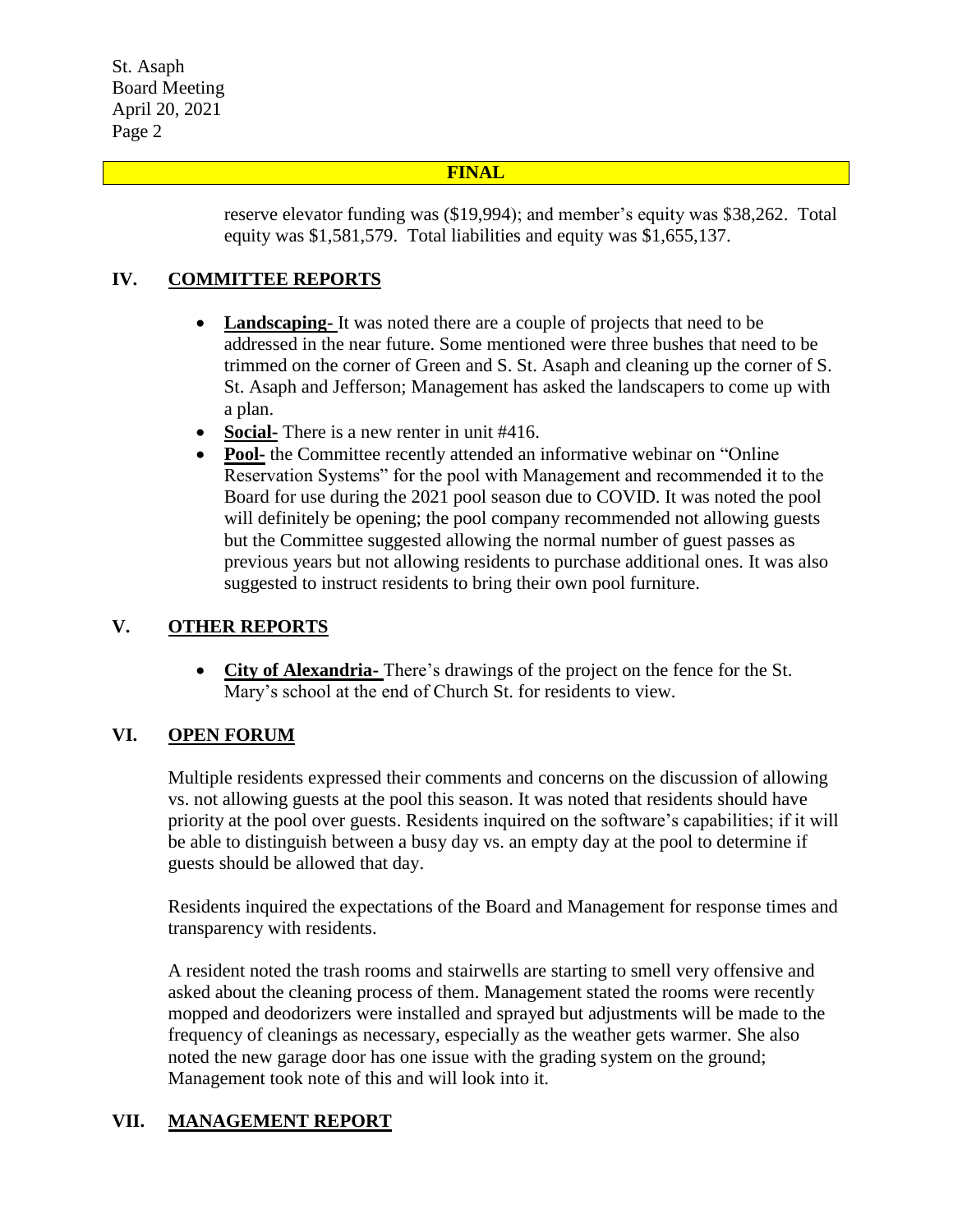St. Asaph Board Meeting April 20, 2021 Page 3

### **FINAL**

 **2020 Draft Audit-** the 2020 Draft Audit as prepared by Goldklang Group was presented to the Board for review and approval.

## *Upon a motion made by Ms. Millslagle and seconded by Ms. Keefer, it was unanimously agreed to approve the 2020 Draft Audit as prepared by Goldklang Group.*

 **Pool Passes and Reservations-** Management recommends American Pool's software with digital passes and reservation/capacity control for the 2021 pool season. After discussion with the Board on whether or not to allow Guest Passes this season it was decided to allow them on weekdays only; it was noted this can be changed in the future if need be. The Board also decided to have owners bring their own pool furniture to use; the stationary Community umbrellas will be out on the pool deck for use.

*Upon a motion made by Mr. Rosenbaum and seconded by Ms. Millslagle, it was unanimously agreed to approve American Pool's software.*

*Upon a motion made by Mr. Rosenbaum and seconded by Ms. Keefer, it was agreed to approve the use of guest passes at the pool only during the weekdays. Ms. Millslagle voted against.*

*Upon a motion made by Mr. Rosenbaum and seconded by Ms. Millslagle, it was unanimously agreed to have all residents bring their own pool chairs/furniture to the pool.*

- **On-site Management Report-** Mr. Serry's report was provided to the Board for review and discussion.
	- $\triangleright$  A proposal from PSG for installation of a concrete post outside the garage door was presented for review and approval. The Board would like to table this for another month to get measurements.
	- $\triangleright$  A proposal from Force Security Solutions, LLC for building fobs was presented to the Board for review and approval. This was tabled by the Board for further review.
	- $\triangleright$  Proposals from JPA Contracting for door replacement services for three separate units totaling \$24,500 were presented to the Board for review and approval.

*Upon a motion made by Mr. Rosenbaum and seconded by Ms. Millslagle, it was agreed to approve the proposal from JPA Contracting for \$24,500. Ms. Keefer abstained.*

### **VIII. EXECUTIVE SESSION**

*Upon a motion made by Ms. Millslagle and seconded by Mr. Rosenbaum, it was unanimously agreed to enter Executive Session at 8:07 p.m. to discuss delinquencies and personnel matters.*